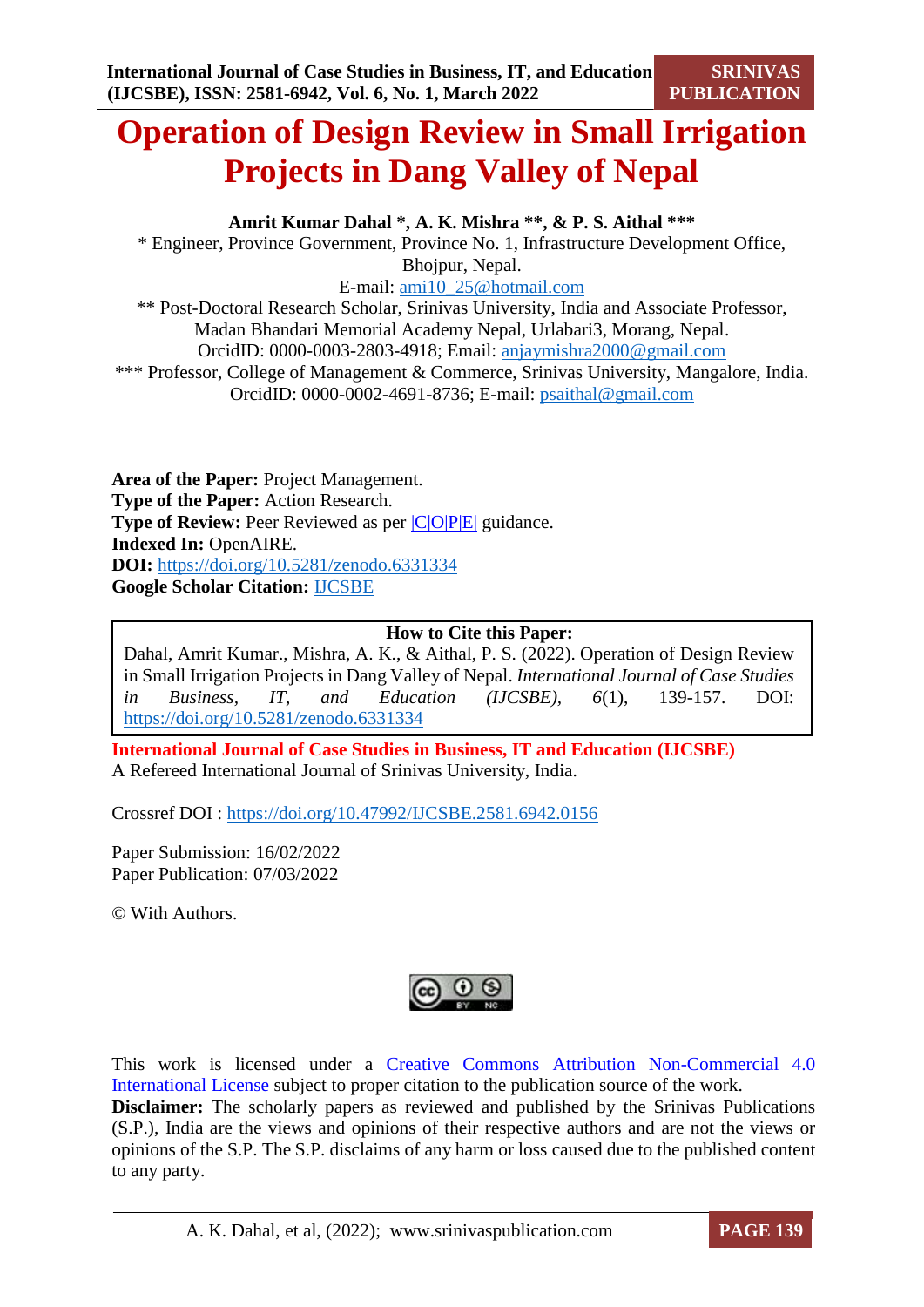# **Operation of Design Review in Small Irrigation Projects in Dang Valley of Nepal**

**Amrit Kumar Dahal\*, A. K. Mishra\*\*, & P. S. Aithal\*\*\***

\*Engineer, Province Government, Province No. 1, Infrastructure Development Office, Bhojpur, Nepal.

E-mail: [ami10\\_25@hotmail.com](mailto:ami10_25@hotmail.com)

\*\*Post-Doctoral Research Scholar, Srinivas University, India and Associate Professor, Madan Bhandari Memorial Academy Nepal, Urlabari3, Morang, Nepal. OrcidID: 0000-0003-2803-4918; Email: [anjaymishra2000@gmail.com](mailto:anjaymishra2000@gmail.com) \*\*\* Professor, College of Management & Commerce, Srinivas University, Mangalore, India. OrcidID: 0000-0002-4691-8736; E-mail: [psaithal@gmail.com](mailto:psaithal@gmail.com)

# **ABSTRACT**

**Purpose:** *Farmer Managed Irrigation Systems (FMIS) in Nepal are pioneers because of their traditional practice leading to sustainability and its efficient operating systems for centuries. In the context of the modernization of FMIS, it is important to preserve the traditional sustainable design approach along with its new construction techniques. This research has attempted to reveal the practices of design review.*

**Design/Methodology/Approach:** *To meet these objectives primary and secondary data were collected in fifteen surface irrigation schemes developed by CIP in Dang Valley. A questionnaire survey and observations were done to collect primary data followed by a collection of Feasibility Assessment Report as secondary data. Descriptive analysis was done using graphs and tables whenever applicable along with supported by a literature review.* 

**Findings/Result:** *The study found that farmers' participation in project selection and the detailed survey was satisfactory. The project cost has always been seen as a burning issue during planning, design, and implementation. 89% of respondents agreed that the budget ceiling in the project affected design. Overall, 72% of respondents opined that the proposed design is not sufficient for implementation which indicates that there is a need for design review, particularly for sustainability and efficient system. The study revealed that the gap between the design and construction phase could be minimized by revising the design and checking its compliance with actual site conditions before its implementation. The practice of design was found to be a very preliminary stage by the client.* 

**Originality/Value:** *The design of the project assures the constructability and performance of the project. So, the study signifies the pioneer sector FMIS to be constructed without any design issue through the documented practice of design review. The study has intended to study to minimize the gap between the design and construction phase.*

**Paper Type:** *Action Research* 

**Keywords:** Status, Planning, Budget, Gap, Perception survey

# **1. INTRODUCTION :**

Nepal has approximately a 2.641million Ha of agricultural land. Out of that 1.76 million Ha of land can be irrigated using various surface and groundwater irrigation methods. By the end of the fiscal year 2015/16, 1.396 million Ha of land has been irrigated (NPC, 2015) [1]. So effective irrigation design and management are essential for the sustainability of the system. Irrigation projects have to undergo detailed planning and design process before they are implemented (DoI, 2006) [2]. Generally, survey and design work is awarded to consultants, and construction work is done either by a contractor or Water Users' Association (WUA), or both. In this context modification of design is also made frequently during the construction stage.

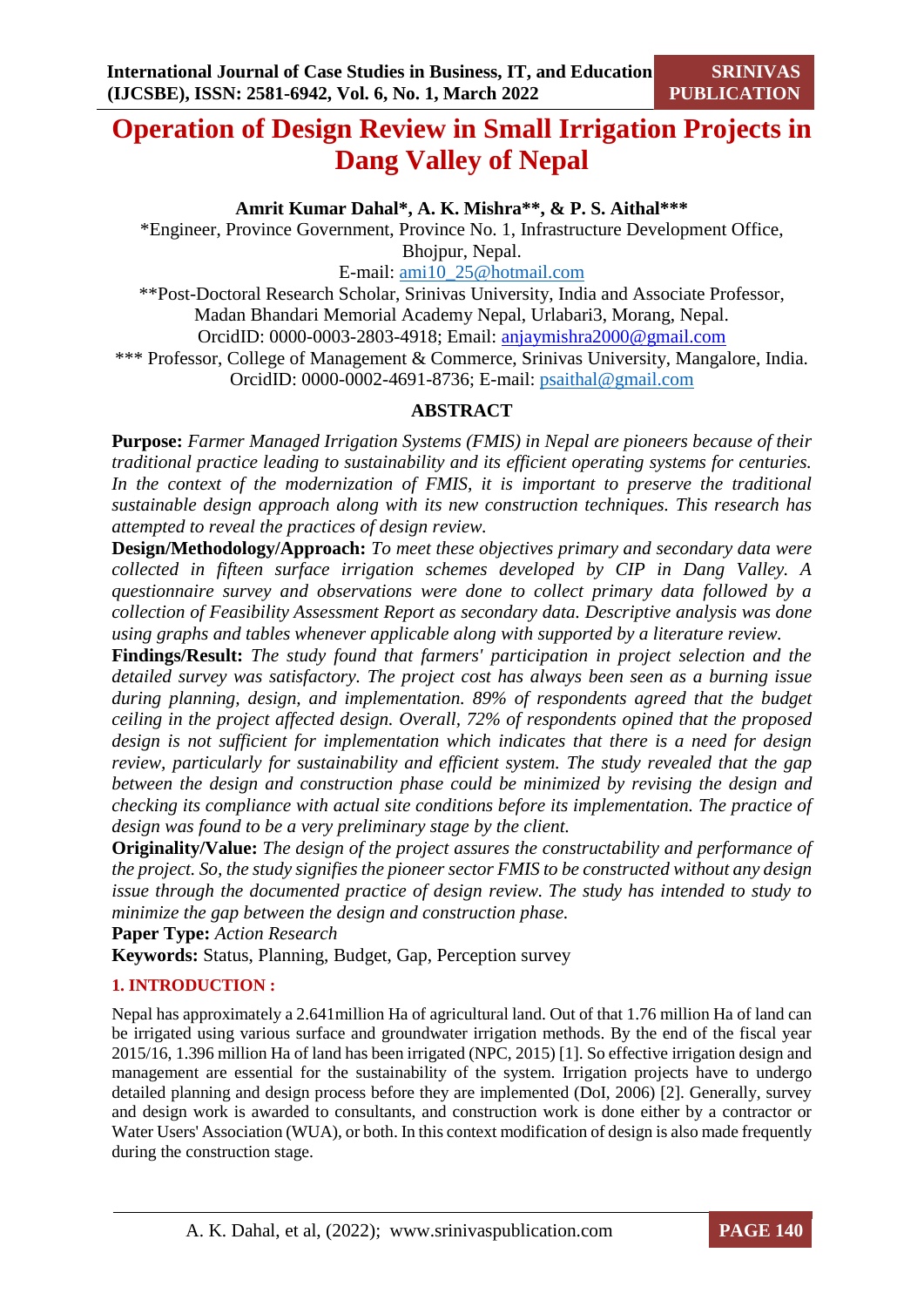# **International Journal of Case Studies in Business, IT, and Education (IJCSBE), ISSN: 2581-6942, Vol. 6, No. 1, March 2022**

The accuracy of planning and design analyses depends on the accuracy of hydrological, agricultural, geological, topographical, and other data (DoI, 2006) [2]. The surveyor spends in the field to collect data with agreed time and other resources. But in practice, there is no proper and accurate extraction of data to reflect the real site condition which generates a gap between designed structures and real needs in the field. If improperly designed infrastructures are constructed without design review they may not function properly. In the context of Nepal's Department of Irrigation generally constructs irrigation canals under various development programs such as Community Managed Irrigated Agricultural Sector Project (CMIASP AF/Batch-II) is one such program launched by DoI to improve community irrigation systems. Small scale irrigation projects are initiated by the Department of Local Infrastructure Development and Agricultural Roads (DoLIDAR) in recent years. Community Irrigation Project (CIP) and Small Irrigation Programme (SIP) are two projects which are being launched by DoLIDAR. Community Irrigation Project covers twelve mountain, hill, and Terai districts for viz. Mugu, Jumla, Bajhang, Doti, Rukum, Rolpa, Pyuthan, Salyan, Dang, Kapilbastu, Kailali and Kanchanpur. Survey and design work is done by a consultant and implementation work is done by both WUA and contractors. The change in design in structures is generally seen during the construction stage.

# **2. PROBLEM STATEMENT :**

Designing is the mother of construction which is why perfection in design is most [3]. This means the design should be converted in construction with the least changes during construction. Dissatisfaction with large scale system performance and a growing awareness of the wealth and extent of indigenous irrigation experience that is typically small scale has prompted governments, donor agencies, and lending institutions involved in irrigation development to review successful small scale experiences in the hope of developing a format to promote the growth of small scale schemes. The extent of use of small-scale irrigation is perhaps much greater than one might expect (Wisney & Walter, 1985) [4]. It is estimated that around a 0.88million ha of land (64% of the total irrigated area) is covered with Farmer Managed Irrigation System in Nepal (Singh et al., 2015) [5].

# **3. OBJECTIVES :**

The general objective of the study is to analyze the current status of design reviews in small irrigation projects in the Dang Valley of Nepal.

# **4. LITERATURE REVIEW :**

# **4.1 Classification of Irrigation System:**

Irrigation systems are classified in two ways: based on management and based on the size of the command area:

Based on management: - Based on management practice, the irrigation systems are classified as: Farmer Managed Irrigation System (FMIS), Joint Managed Irrigation System (JMIS), Agency Assisted Irrigation System (AAIS), and Agency Managed Irrigation System (AMIS).

**Based on the size of the command area: -** Irrigation systems are classified as major, larger, medium, and small irrigation in Terai and Hill, based on the size of the command area (DoI, 2014) [6].

**Table 1:** Classification of an irrigation system according to the size of the command area

| <b>Type</b>       | In Hills (Ha.) | In Terai (Ha.)  |  |  |
|-------------------|----------------|-----------------|--|--|
| Major Irrigation  | >1000          | >5000           |  |  |
| Large Irrigation  | $(500-1000)$   | $(2000 - 5000)$ |  |  |
| Medium Irrigation | $(10 - 500)$   | $(100 - 2000)$  |  |  |
| Small Irrigation  | < 10           | < 100           |  |  |

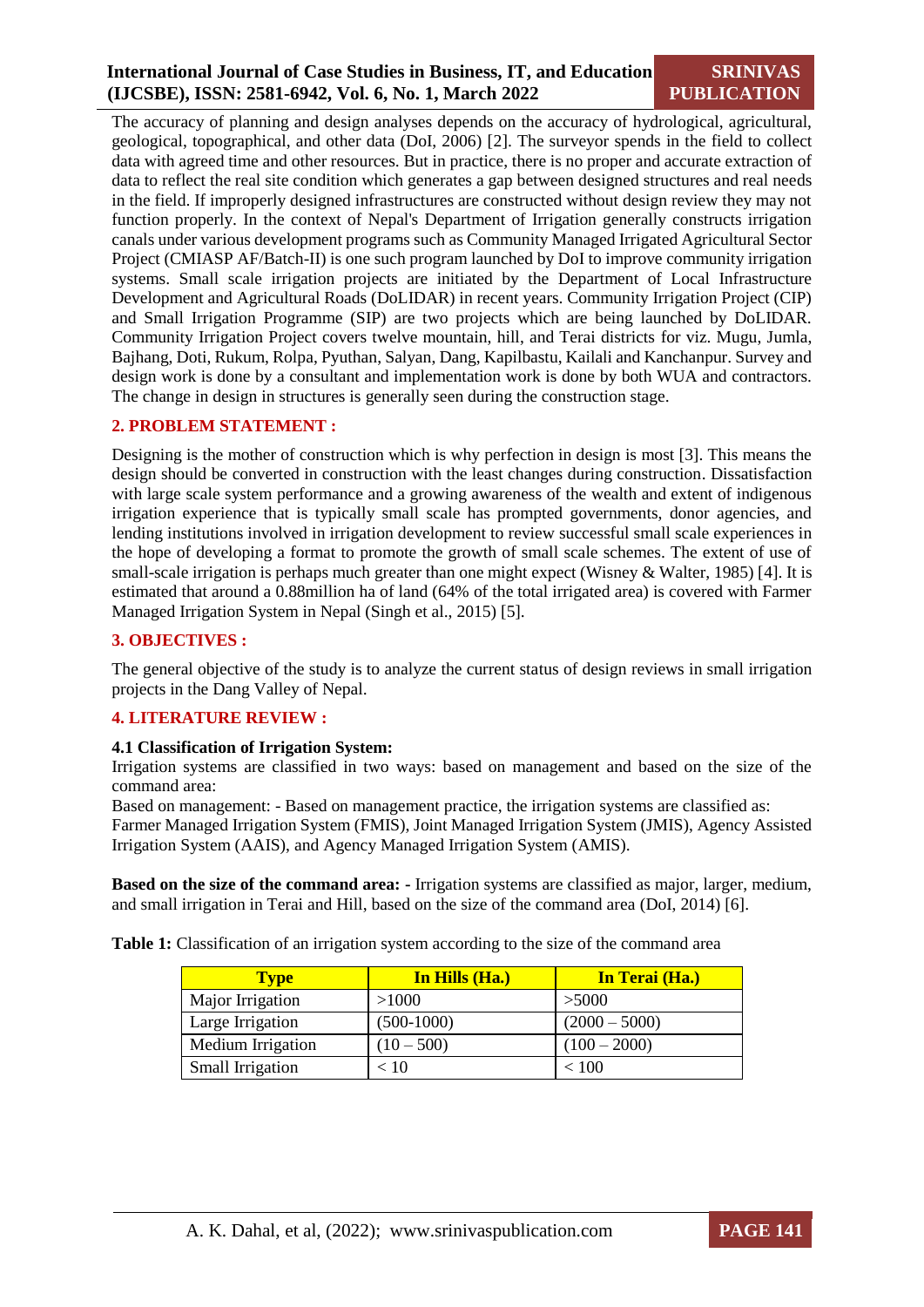**4.2 Design Aspects of Irrigation Structures:**



**Fig. 1:** Project Organization Structure

(ADB, 2013) [7]

As per the Feasibility Assessment Report design steps are as follows (DoLIDAR, 2013) [8]:

Estimation of flow at diversion site Site investigations Walkthrough survey Mapping Agricultural and socioeconomic data collection Environmental screening Detail design Review and approval of the design by DoLIDAR Implementation

Completion of work and hand over to WUA

There is the provision of a cost ceiling during the project design. \$1000 per hectare for rehabilitation of schemes and \$1500per hectare for new construction of the system is one of the criteria for the project selection. This criterion limits the design for the complete system. Due to this many schemes are later completed with a variation. The head of the executing agency for the Community Irrigation Project (CIP) is the Ministry of Local Development. The Department of Local Infrastructure Development and Agricultural Road (DoLIDAR) handles all the sub-project's approval and implementation. District level team of various stakeholders such as the District Development Committee, District Technical Office is responsible for screening selection, and implementation of subprojects. Consultant and NGO team support the district team to carry out each activity.

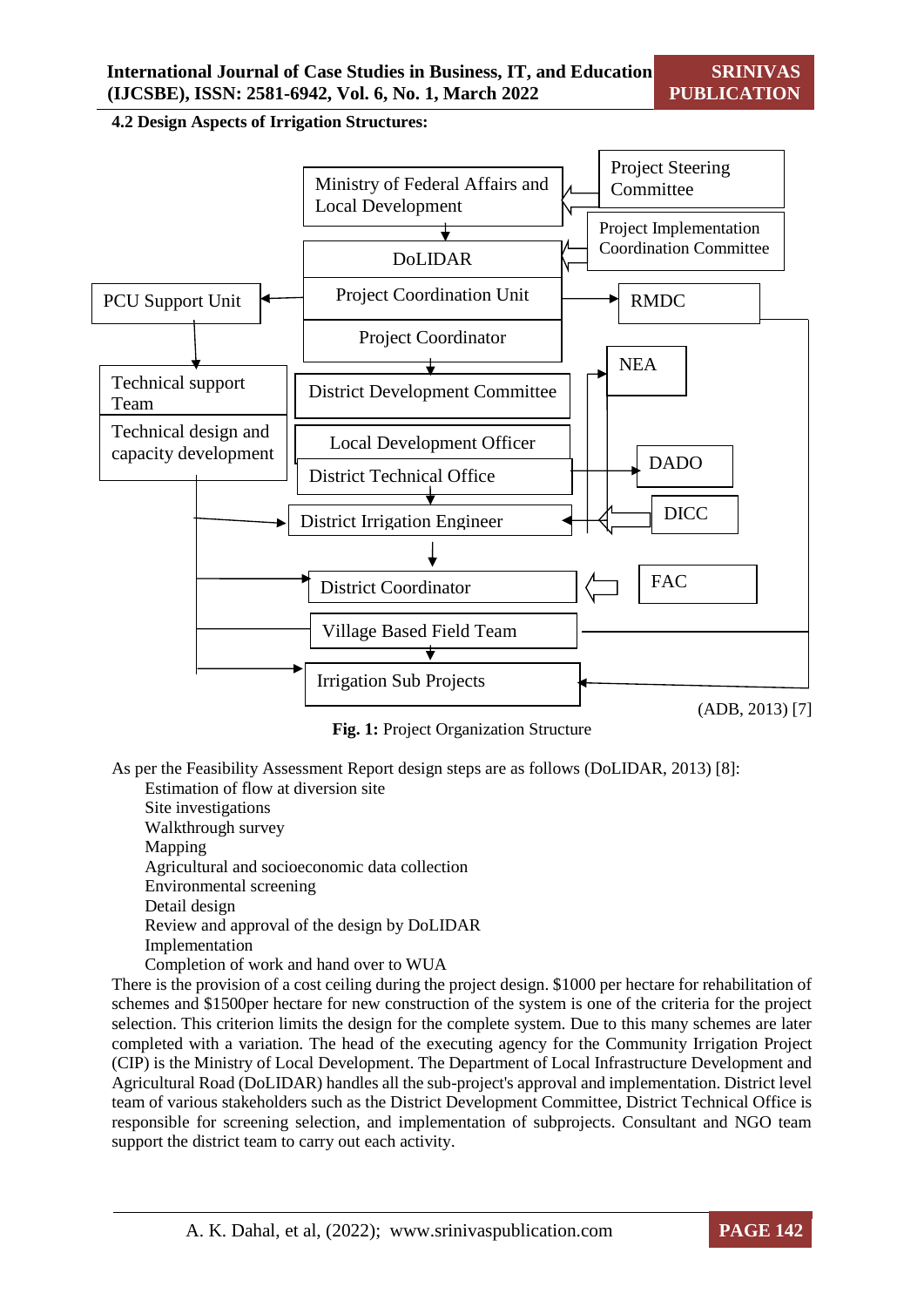Irrigation design involves more than the technical design of irrigation structures. Wider aspects of irrigation schemes such as Scheme objectives, Agricultural consideration, Managerial and institutional arrangements, Social arrangements, financial arrangements, and Engineering solutions.

Need to be taken into account and reflected in the design of an irrigation system (Jacob, 1995) [9]. It indicates that irrigation design is not only focused on technical design only but depends on the abovementioned various factors that need to be assessed during the design process.

The design process in irrigation development has traditionally been the domain of civil engineers. Hydraulic and physical design principles are applied in getting water from a supply source to the root zone of plants (Yoder, 1994) [10]. As per him, obvious information essential for carrying out the design process includes the crop water requirement, expected moisture contribution from rainfall, losses by evaporation and seepage, high flood level value, etc. The information such as water rights among systems, water allocation, and rules for operation and maintenance are frequently neglected.

Most of the hill irrigation projects constructed in Nepal are conventional surface irrigation systems based on a run of the river system. Hill and mountain conditions particularly present severe challenges to the irrigator (DoI, 2006) [6]. As per DoI (2006) [6], problems of landslides, canal leakages, shifting of rivers, long canals for small irrigable areas are common. The major issues can be stated as:

- Fragile mountains causing instability
- Sediment and violent behavior of rivers
- Flow variations
- Choice of intake
- Seepage losses
- Labor scarcity
- Lack of uniform design approach
- Inadequate design of irrigation system

The document indicates that these variable factors affect the design of irrigation canals. Design in this context refers to the dimensioning and specification of engineering works rather than the design of agricultural plans or institutional arrangements. At the detailed design stage, layout plans would be finalized, and channel and structure dimensions and details would be confirmed to a sufficient standard for contractors to price with fair accuracy. For most irrigation projects, some design work may have to be done on-site during construction. In general this will:

- Provide contractors with the exact levels and dimensions of individual minor structures.
- Confirm design levels and dimensions of major structures.
- Confirm locations, levels, and dimensions of canals/drains.
- Take account of changes in circumstances, and correct for these.
- Take account of errors or discrepancies in original survey data.
- Allow for extras to or omissions from the detailed design.

(PDSP, 1990) [11]. The manual focuses on the Hydraulic considerations like Levels, Capacity, and Sizes of the canal, Safety, and Distribution along with Structural considerations like Foundations, Strength, and Materials as crucial for the design of irrigation canals.

The plan of water system frameworks should be suitable and adaptable to reflect neighborhood needs and conditions. The undertaking configuration stage gives the chance to distinguish possible issues and suitable arrangements in light of a bunch of options. The thought of choices was significant in the possible achievement of undertakings in Bangladesh, the Republic of Korea, and Pakistan. A suitable plan should be founded on neighborhood conditions and experience. Adaptability in planning tasks to reflect neighborhood conditions and stay away from negative ecological effects is likewise great practice. For example, the Nepal and Philippine encounters of reinforcing water client/rancher establishments can be imitated in regions where little water system frameworks are vital. In Bangladesh and Pakistan, the consolidation of illustrations in the plan of tasks that have an effective point of reference are instances of good practice that added to inevitable venture achievement (ADB, 2008) [12].

# **4.3 Aspects of Design Challenges:**

Design is one of the most important parts to be performed before implementation. If the proper survey is done, the design can be accurately performed. However, if there is a lack of experienced and competitive designers then the design may not be good despite good surveys. Participatory process in the development and management of public sector irrigation came as a new strategy, aiming at the

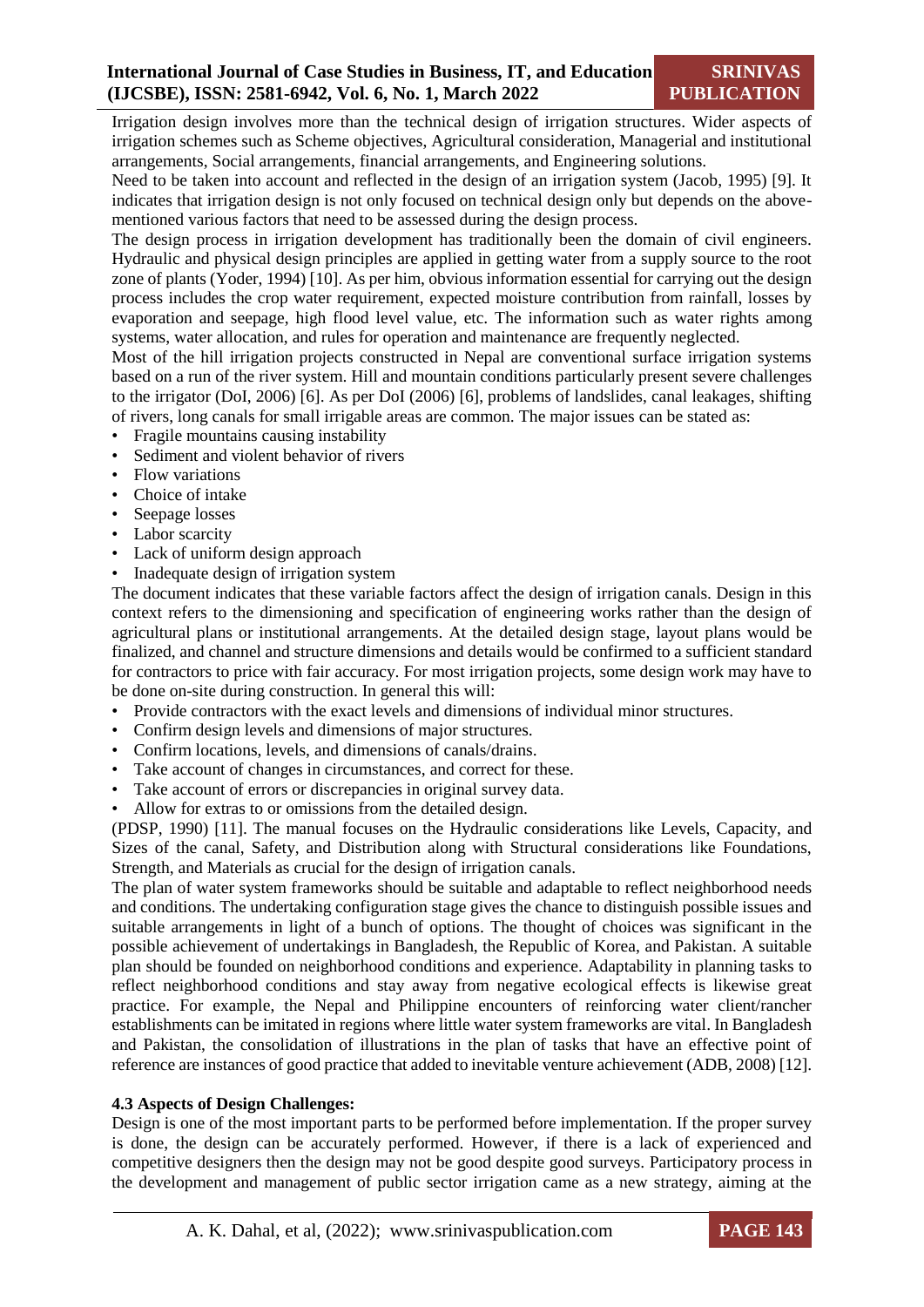solution to ever-increasing constraints on the government to improve the performance of the irrigation sector to achieve the full potential of public sector irrigation schemes (Sharma & Shukla, 1997) [13].

The failure of many irrigation structures is not due to incorrect hydraulic or structural design but because they cannot be operated or maintained at certain times. Often, it is difficult to identify the adverse conditions during the design period. So, there is a need for interaction with farmers and designers to have an effective design (Yoder, 1994) [10].

Even rehabilitation is not necessarily valued in the same manner by all users. The problem of canal siltation is illustrated by agency staff as an unsatisfactory facility whereas the farmer near the head thinks that is an opportunity for him to take sufficient volume. If the canal is cleaned then depth decreases due to the elimination of vegetation and silts providing shallow depth for head users. So these type of problems needs to be considered while designing (Abernethy, 2015) [14]. Given the importance and large investment required, the efficiency and effectiveness of water delivery and use are of primary concern. In general irrigation activities undertaken in Nepal to date have not been very successful. Many projects have not reached their planned levels of productivity and many are not financially or technically sustainable in their present form. The most appropriate forms of irrigation have not always been used and many technologies and techniques available around the world for the efficient application of water are not now commonly used in Nepal (DoI, 2006) [6].

For the packaging of work, WUA should involve in the tail part and the contractor should involve in the head part of the canal so that delay in work by WUA should not affect the contractor's work.

The need to carry out participatory design is not only self-evident in that the water users are not only the beneficiaries but also those that understand their irrigation system best: where canals and structures are damaged, constraints to operation, and have their views on how the system could be improved (ADB, 2008) [12].

Modernization is investing in depth by applying modern management techniques to improve irrigation efficiency of irrigation systems, along with changing perceptions about water use and management, regarding water as a kind of commodity and irrigation as a type of service in agriculture production. Investments in existing irrigation systems are not complicated in terms of techniques, not big funding requirements (compared to new construction) but can be able to obtain high stability and sustainability. The "Bottom-up" approach is probably of the utmost importance. A true basic needs policy implies the need for a bottom-up approach in planning so that in each region optimal packages including carefully designed networks in rural areas can be offered to achieve the objectives (UN, 1979) [15].

To meet adequately the project management needs of CIP, a project management methodology has been developed by the project team. A flow chart of the project management methodology of CIP is shown in figure 2.



(ADB, 2013) [7]

**Fig. 2:** Project Management Methodology of CIP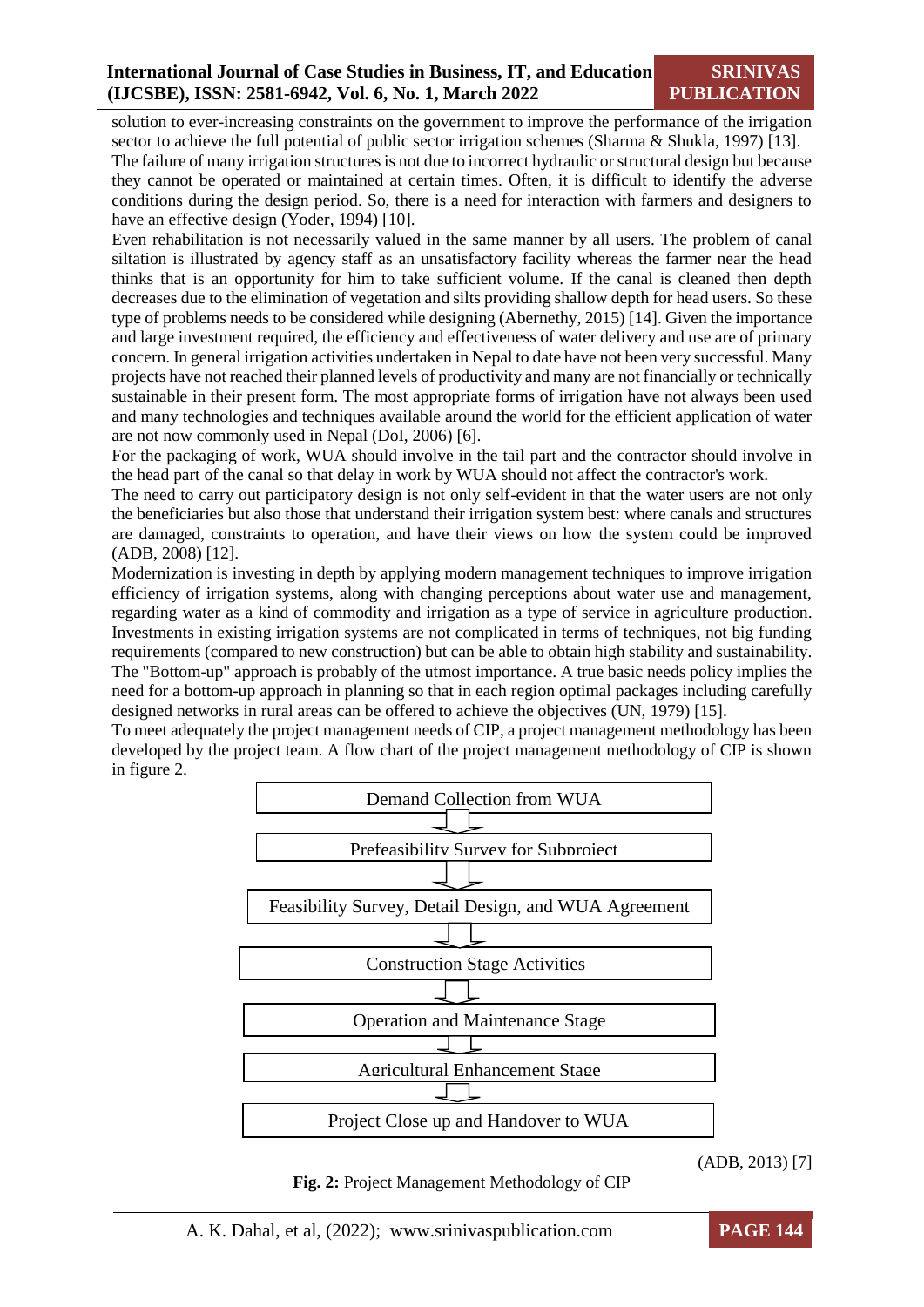#### **5. METHODOLOGY :**

#### **5.1 Research Design Flow Chart:**

The problem was identified and defined for the establishment of the objective of the study than the development of a research plan. Literature Review and supervisor guidance was continued throughout the research period. In this study, data were collected by using the questionnaire survey method. Nine numbers of key informant interviews and site observations were also conducted to extract primary data in the field. Similarly, secondary data was collected through reports, documents of projects, previous research, etc. After collecting the data, it was analyzed using statistical tools and illustration methods. A cause and effect diagram was also used to elaborate design change causes and effects. After the analysis of data and discussion, the findings of the studies were concluded by providing recommendations for the raised issues. Problem identification related to the selected topics of research, setting of the objectives, and design of questionnaire for respondents (general respondents and project stakeholders) were developed in the pre- fieldwork phase.





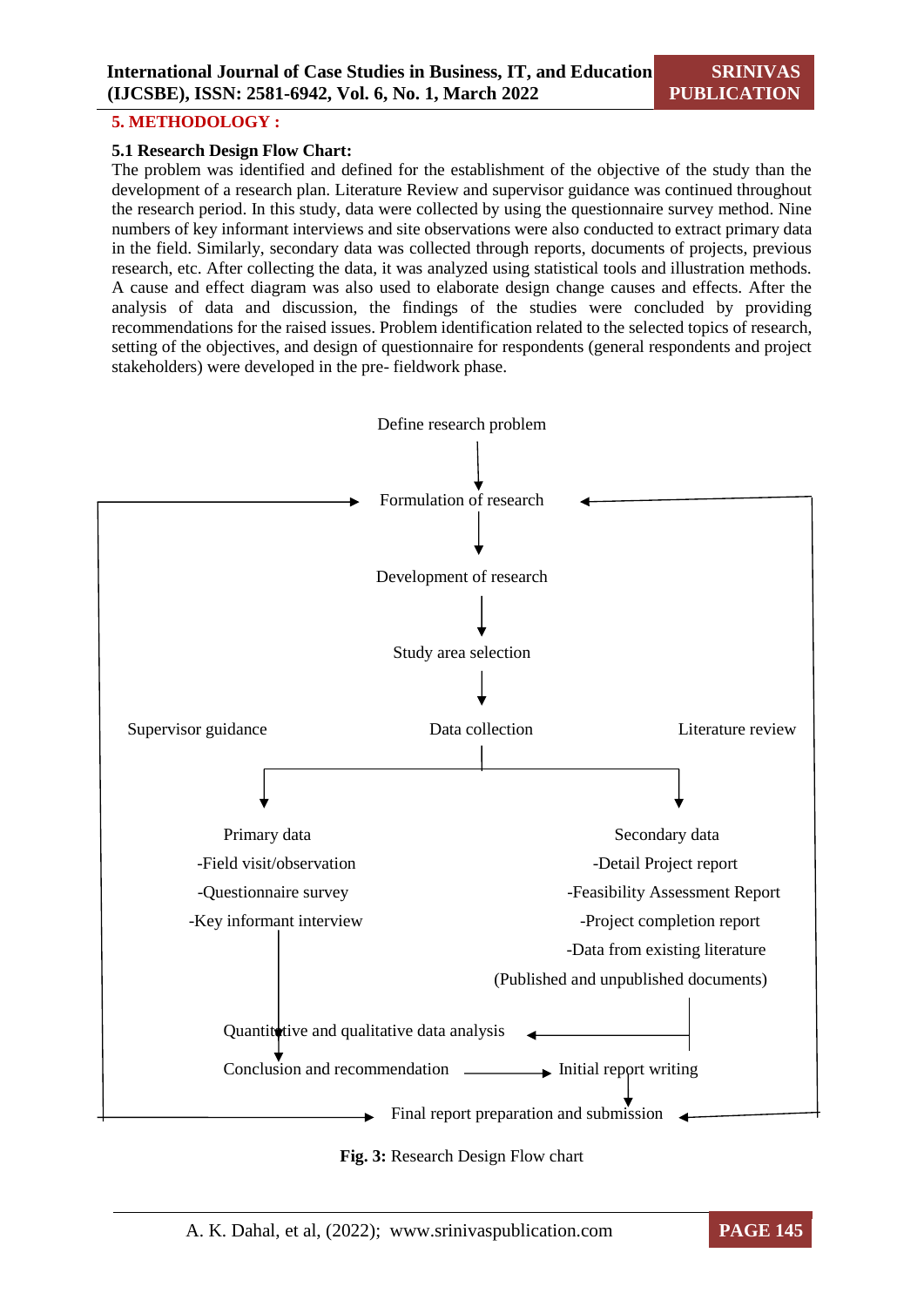# **Fieldwork Phase:**

Observation of field, conduction of questionnaire survey, and collection of primary data related to the small irrigation schemes were done in the field. Similarly, the secondary data were collected from detailed project reports, project completion reports, and as-built drawings. Primary data was collected by conducting a questionnaire survey with stakeholders such as clients, consultants, contractors, and WUA/farmers in the field.

#### **Post Fieldwork Phase:**

In the post fieldwork phase, processing and analysis of data, to illustrate the result regarding the subject matter, drawing of conclusion and making a necessary recommendation and final report preparation was done.

#### **Research Approach:**

In this thesis, a qualitative approach was used to find the factors causing variation in design during the construction phase, and a quantitative approach was used to test the significance of design review impact of small-scale irrigation schemes.

#### **5.2 Study Area:**

Small surface irrigation schemes of Dang valley conducted by the Community Irrigation Project (CIP) were selected for the study because it is situated in the transitional area between Hill and *Terai.* It contains fifteen schemes that are under the implementation stage. As Dang is the biggest and most fertile valley in Nepal, improvement in a small-scale irrigation system can significantly support the cost-effective design and implementation for the increase of cropping intensity and crop yield. For this, an effective irrigation system is essential with the involvement of beneficiary farmers.

# **5.3 Sample Size and Selection:**

In this study, population means all the small surface irrigation schemes of Dang valley conducted by CIP. The population is fifteen surface irrigation schemes located in Dang Valley. Since the population was small in number (N=15) so all small surface irrigation sub-projects conducted by CIP were taken into consideration. Three ISPs were taken as case studies by area sampling method to cover different locations in the valley.

The response rate for the questionnaire survey is shown in table no.2.

| <b>S.</b><br>N. | <b>Targeted</b><br><b>Respondents</b> | <b>Population (N)</b> | <b>Sent</b> | <b>Received</b> | <b>Rate of Return</b><br>(9/0) |
|-----------------|---------------------------------------|-----------------------|-------------|-----------------|--------------------------------|
|                 | Client staff                          |                       | 8           |                 | 88                             |
|                 | Consultants                           |                       | П           | 10              | 91                             |
|                 | Contractors                           |                       |             |                 | 100                            |
|                 | WUA                                   |                       |             | 4               | 93                             |

#### **Table 2:** Total samples used for research

The parties related to the project such as the Client, Consultant, Contractors, and WUA were subjected to participate in the questionnaire survey, and farmers were also interviewed on the subject.

- i. Client
- ii. Consultant
- iii. Contractors
- iv. WUAs

For the research purpose, small-scale irrigation schemes in Dang valley were analyzed for the study of design variation and its causes along with remedial measures to narrow the gap between the design and construction stage.

# **5.4 Collection of Data:**

# **Field visit/observation**

The field visit was done to each case study structure to find out the changes in design during the construction phase. The observation supported knowing the causes of design change and its necessity.

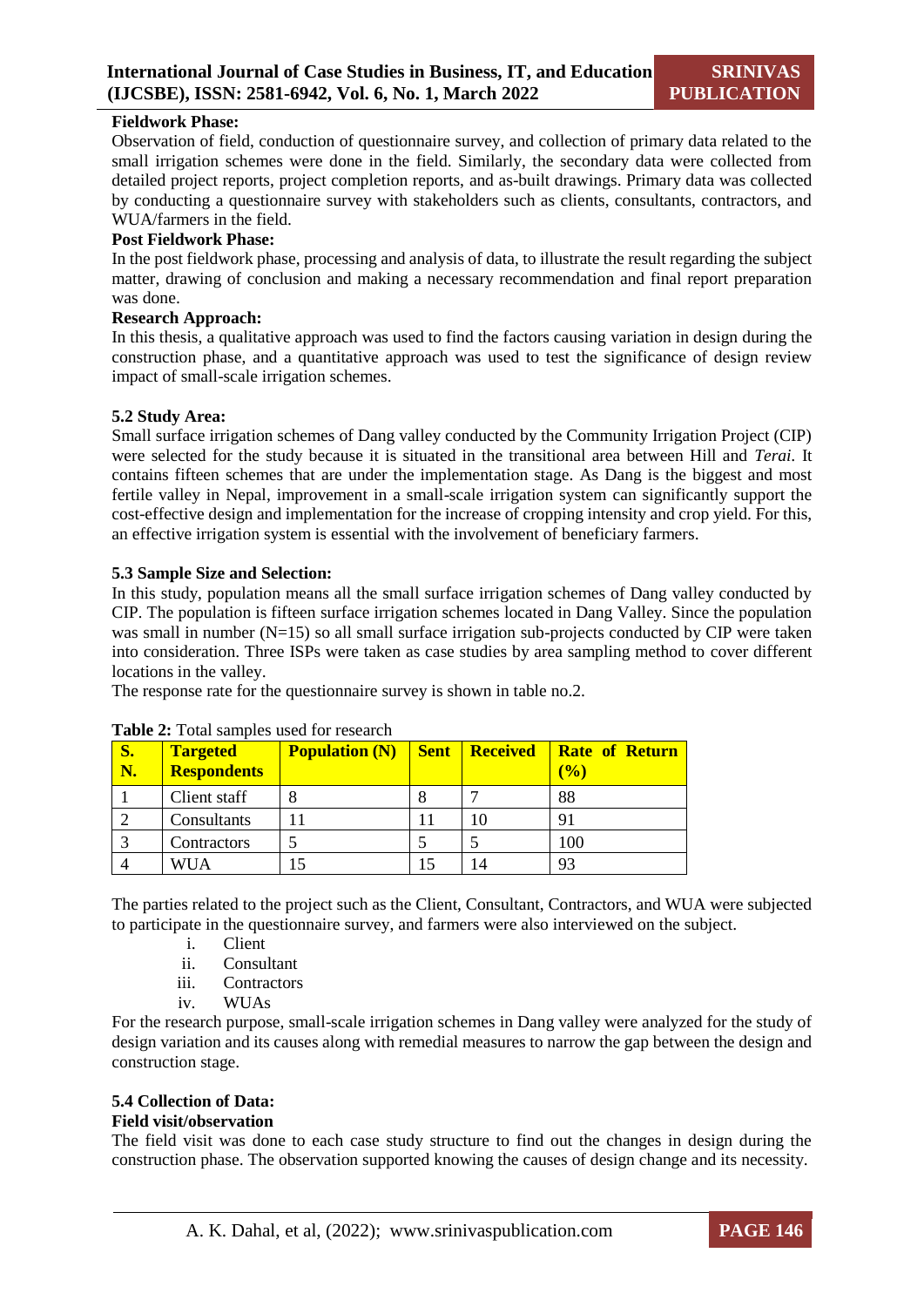# **Questionnaire Survey**

After the validity of the questionnaire, the questionnaires were distributed to the respondents of clients, consultants, contractors, and WUA representatives. Ninety percent of the questionnaire were distributed by visiting them on-site while ten percent of the questionnaires were sent by email. Most of the respondents have positive responses regarding the questionnaire. On average 92% response rate was achieved which was very high and was possible due to continuous field visits to the site.

#### **5.5 Analysis of Data:**

Collection of project reports and Questionnaire survey made the researcher assess the operational status of the Design Review which is illustrated through bar chart, pie chart, table to assure logical valid response to the situation of design Review.

#### **6. RESULTS AND DISCUSSION :**

#### **6.1 The Design Review Practice:**

The various aspects such as project selection methodology, detail survey, design, and design review practices were asked to a representative of the client, consultant, and contractors for small farmermanaged irrigation schemes and analyzed with the help of an excel sheet.

#### **6.1.1 The Project Screening and Selection Practice:**

The representative of the client, consultant, and contractor were interviewed by administering a questionnaire for the project selection practice of small irrigation schemes. Table 3 shows the approach of project selection and screening practice.

| <b>Approach</b>       | $C$ lient $(\%)$ |     | <b>Consultant</b> $\left(\frac{\%}{\%}\right)$ Contractor $\left(\frac{\%}{\%}\right)$ WUA $\left(\frac{\%}{\%}\right)$ | Overal ( <sub>9</sub> ) |
|-----------------------|------------------|-----|-------------------------------------------------------------------------------------------------------------------------|-------------------------|
| Bottom-up             | 100              | 100 | 20                                                                                                                      |                         |
| Top-down              |                  |     |                                                                                                                         |                         |
| Political<br>pressure |                  |     |                                                                                                                         |                         |
| Don't know            |                  |     | 80                                                                                                                      | 16                      |

#### **Table 3:** Project Screening and Selection Practice

Table3 shows that the bottom-up approach was most frequently used to select the project during the screening period. It encourages participating the beneficiaries to address their problem effectively. This process reduces the potential conflict among the stakeholders and facilitates the project to complete on time. The figure indicates that clients and consultants are claiming that they are involving farmers for project selection but only 71% view from WUA representatives agree that the process is from a bottomup approach.14% of WUA still believe that schemes are selected from political pressure too. So there is still room available to improve the process by selecting fully from this approach.

# **6.1.2 Farmers' Participation in Project Selection Process:**

Farmers' participation in the project selection process plays a pivotal role for to fulfill the actual demand in the field. If farmers are fully engaged to select the project real need can be addressed for better production in the field. If projects are selected directly by the Government of Nepal or donor agencies then it can create a problem for sustainability. In CIP most projects are selected with the full involvement of farmers that can be observed by the perception of respondents from Table 4 and Figure 4-1.

**Table 4 :** Farmers' participation in Project Selection Practice

| <b>The Farmer's Participation in Selection Process</b>                                                                          |  |  |  |  |  |  |  |  |  |
|---------------------------------------------------------------------------------------------------------------------------------|--|--|--|--|--|--|--|--|--|
| c. selected<br>d. Don't<br>b١<br>donor/GoN<br>%<br>$\%$<br>Total<br>%<br>b. Partly<br>$\frac{0}{0}$<br>$\%$<br>a. Fully<br>know |  |  |  |  |  |  |  |  |  |
|                                                                                                                                 |  |  |  |  |  |  |  |  |  |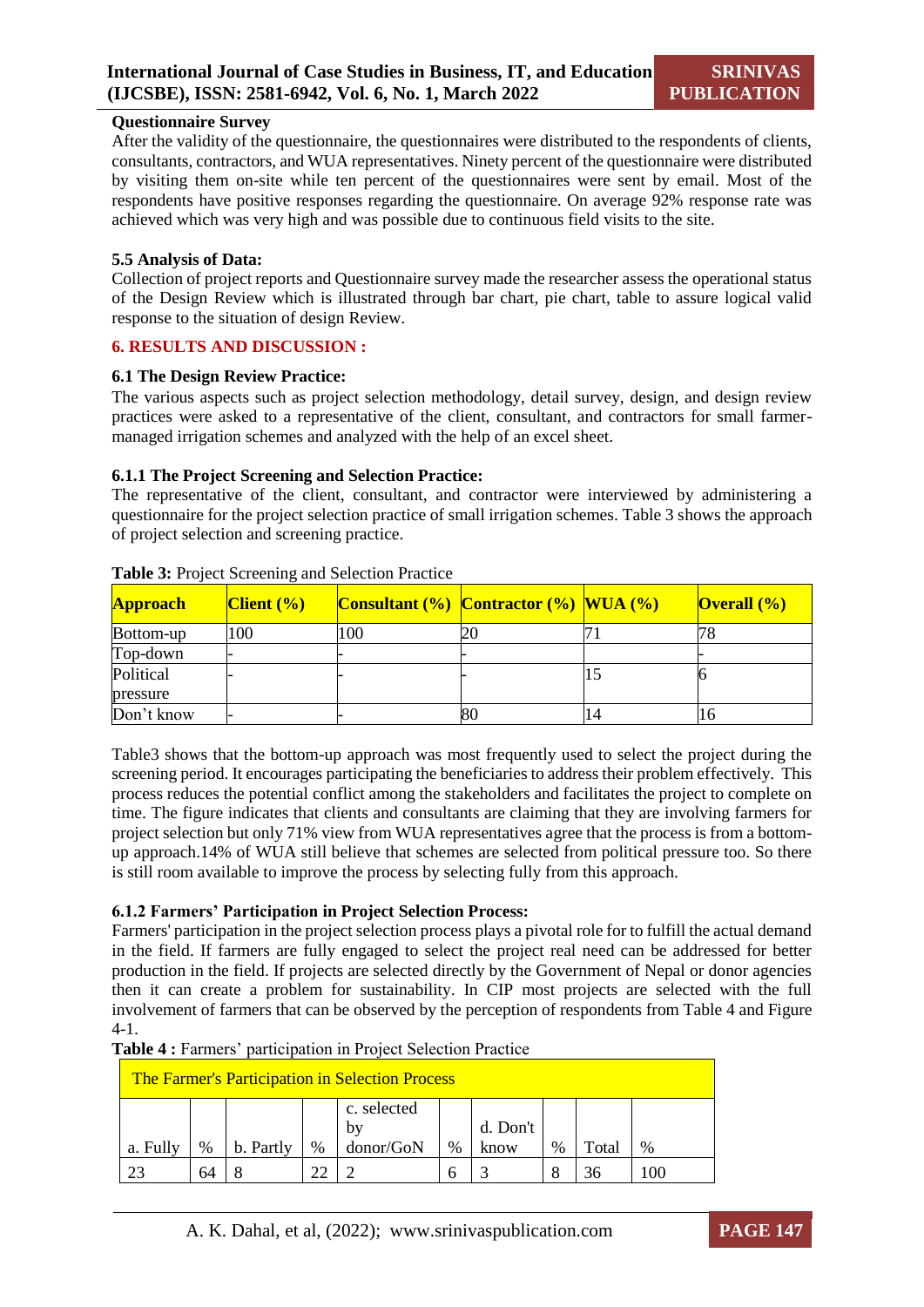

(Field data analysis, 2021)

**Fig. 4:** Farmers' participation in the project selection process

Figure 4 reflects that farmers' participation in the project selection process is at a satisfactory level wherein 64% of respondents have reported that they had been practicing to select the project fully whereas 22% said that they had been involved partly selecting the project. Sharma &Shukla (1997) [13] state that participation in irrigation aims at shifting primary management responsibility to the water users with contraction of the government's role and a corresponding increase in the role of the water users. So, participation of farmers in the project selection process should be fully incorporated to lessen the design review activities. Figure 4 indicates that there is still sufficient room to participate farmers fully to involve them in the project selection process.

# **6.1.3 The Detail Survey and Design Practice:**

Detail survey and design work is the most important activity for the cost-effectiveness and sustainability of the system. The result of the questionnaire survey related to the detailed survey and design work has been presented in table 5.

|     |     |     |     | <b>Description Client (%)</b> Consultant (%) Contractor (%) WUA representative Overall (%)<br>(% |  |
|-----|-----|-----|-----|--------------------------------------------------------------------------------------------------|--|
| Yes | 100 | 100 | 100 | 86                                                                                               |  |
| No  |     |     |     | 14                                                                                               |  |

**Table 5:** Participation of beneficiaries in detailed survey work

(Field survey, 2021)

Table 5 shows that beneficiaries have been highly participating in survey work which is a very strong point for the sustainability of farmer-managed irrigation schemes. More information related to topography, hydrology, geology, and social issues can be known before design. Participatory survey work can be more beneficial for cost-effective and sustainable design. As per PDSP (1990) [11], proper surveying is needed to enable accurate design for schemes. Participation of beneficiaries ensures proper demand and management of materials for proper design. Yoder (1994) [10] also stressed participation and interaction with farmers during survey time to have an accurate design.

# **6.1.4 The Financial Aspects of Design Practice:**

Financial aspects directly influence the design aspects because more budget is needed if more demand is to be fulfilled as per field site conditions. However, if there is a budget constraint then it seems hard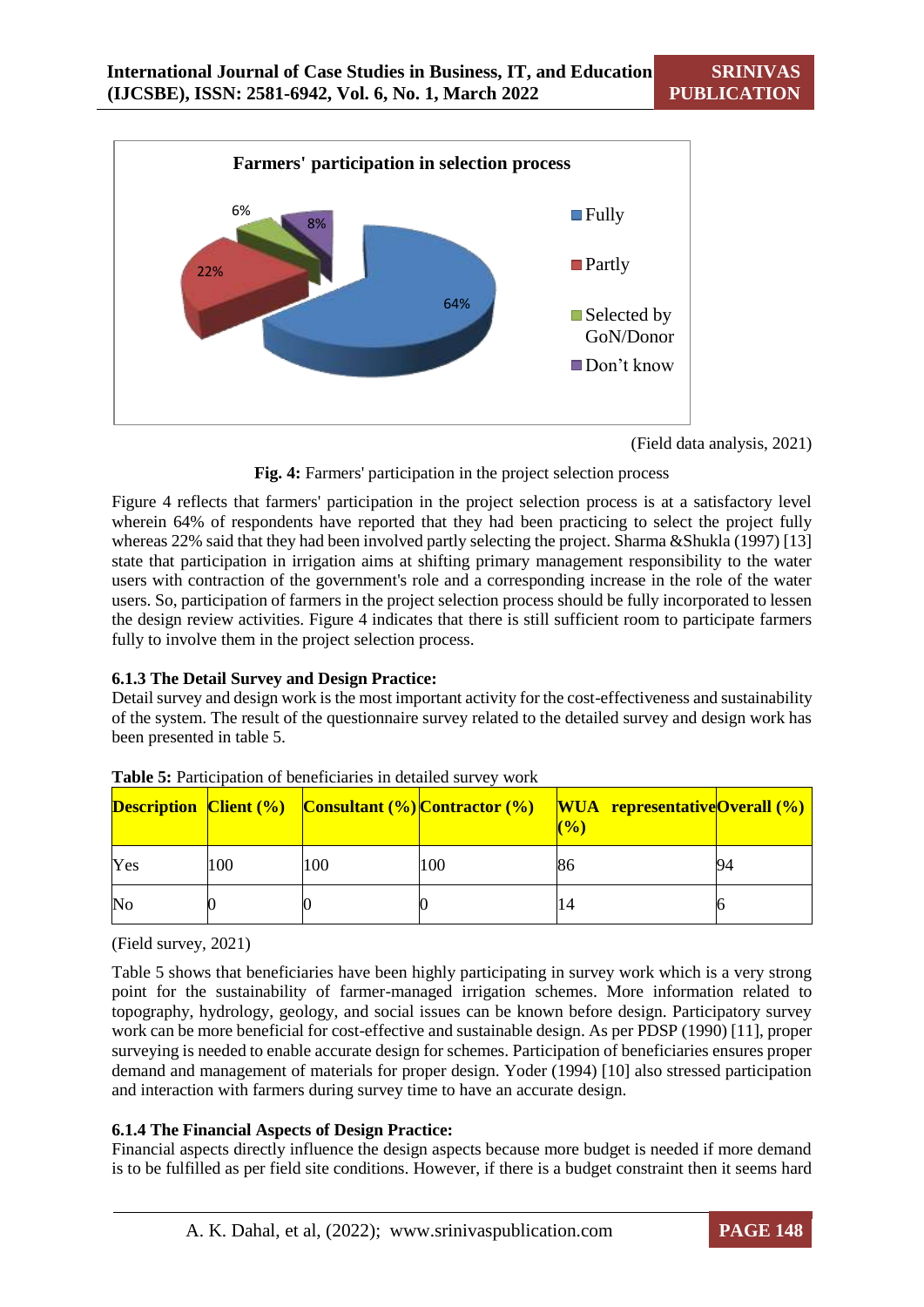to address all the demands from the community. As per the nature of the project funded by ADB, it was found that there is a budget ceiling in the project which was also verified by the administering questionnaire to clients, consultants, contractors, and WUA representatives that there is a budget ceiling in the project. The result of the questionnaire survey related to the influence of budgetary constraints for schemes has been presented in Table 6.

| Yes            | $\frac{0}{2}$ | $\overline{\text{No}}$ | $\frac{9}{6}$ | Total | $\frac{9}{6}$ |
|----------------|---------------|------------------------|---------------|-------|---------------|
| $\Omega$<br>ىر | 88.89         |                        | 11. I T       | 36    | 100           |

**Table 6 :** Condition of the budget ceiling in the project

(Field survey analysis, 2021)

Table 7 indicates that there is the provision of the ceiling of the budget during the design of the project. Chief District Engineer during key informant interview said that there is the provision of \$1000/ha for rehabilitation of projects and \$1500/ha for construction of new projects which is the main cause to review the design for optimum utilization of resources to address farmers' issue. Yoder (1994) [10] stressed that low-cost design is effective when there is a contribution from WUA, a budget ceiling for structures and an effective accounting system exists.

From the Survey, 89% of respondents argue that budget ceiling influences the design process negatively. It creates a barrier to designing the system fully from the head to the tail area. So, it finally invites an incomplete design which compels for the design review process.

# **6.1.5 Overall Design Review and Approval Practice:**

Design review and approval process refine the design to fulfill the demand with actual site condition considering available resources. So, it optimizes the design with cost and quality.

The overall design review and approval practice.72% of respondents said that there is the practice of overall design review and approval practice whereas 28% deny the issue. Clients, consultants, contractors, and WUA representatives agreed that the overall design review and approval system optimizes the design in terms of optimization of resources and their utilization which is most important in the context of limited resources.

# **6.1.6 Sufficiency of Design for Implementation:**

Design should be sufficient and complete for implementation. If the design is incomplete and not addressed properly with the site conditions it is hard to implement it during construction. Different stakeholders have different versions regarding the completeness of the design.



<sup>(</sup>Field survey analysis, 2021)

# **Fig. 5:** Sufficiency of design for implementation

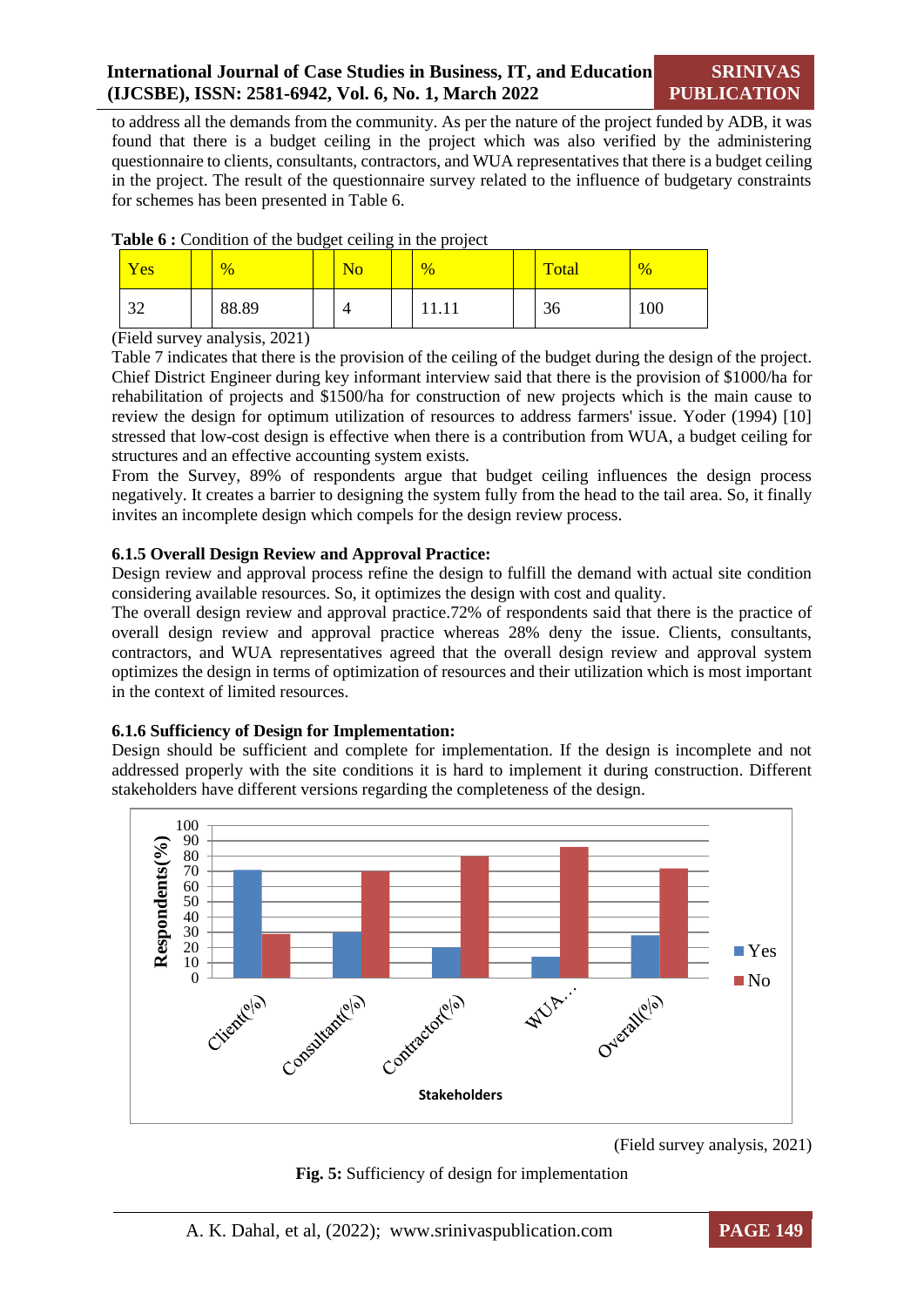**SRINIVAS PUBLICATION**

Figure 5 shows that 71% of clients said that design is sufficient for implementation however most of the contractor's consultants and WUA representatives are against this version. They said that design is not sufficient for implementation without correction and review. Overall, 72% of respondents say that the current practice of design is not sufficient for direct implementation. Only 28% of respondents believe that the current design practice is sufficient for implementation. This discrepancy between the client and other stakeholders can be seen clearly from the graph. This is because of the overconfidence of the client for the implementation of the project.

# **6.1.7 Design compatibility:**

Design is one of the critical steps in the project cycle. If the design is not compatible with users it creates a problem for the completion and operation stage too. The respondents opined in this matter in different ways related to CIP projects in Dang Valley.



(Field survey analysis, 2021)



Figure 6 describes the compatibility of design with demand.100% of client respondents and 70% of consultant respondents say that the design is compatible with the demand. However, 80% of the contractor and 71% of WUA respondents deny this. They say that the design is not compatible with demand. Overall, 53% of respondents agree on compatibility and 47% deny this. This contradiction between designer and implementer is seen clearly in the figure. This gap is due to less communication during the stage of survey and design with respective stakeholders. Another reason for the gap is due to lack of sufficient resources to address the unlimited demands. This indicates the need for design review to fulfill the gap. Adhikari & Basnet (2007) [16] stressed that the benefit of irrigation rehabilitation could be of many folds if the design fits physical and socio-technical settings.

# **6.1.8 Consideration of social and environmental issues in design:**

Environmental and social issues are becoming more important nowadays while designing the project. The effect of project implementation on the environment may occur at different intensities and levels which can be expressed in terms of magnitude, space, and time. If not addressed properly these issues delay the completion of the project. The response from the stakeholders related to consideration of environmental and social issues in design have been presented in Figure 7.

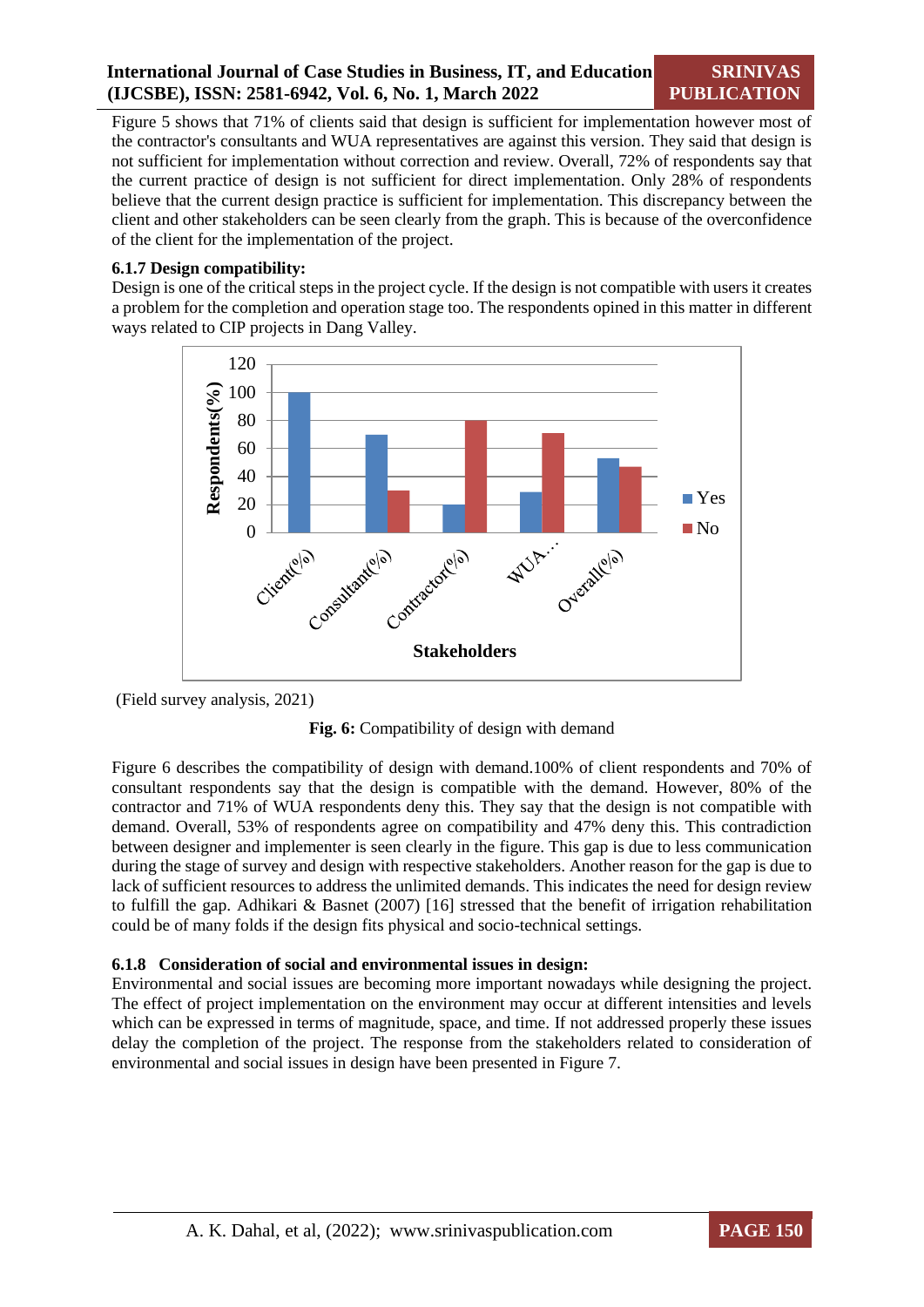**International Journal of Case Studies in Business, IT, and Education (IJCSBE), ISSN: 2581-6942, Vol. 6, No. 1, March 2022**



**Fig. 7 :** Consideration of environmental and social issues in design

(Field survey analysis,2021)

Figure 7 shows that the client and consultant agree that they have included environmental and social issues properly in the design while contractors and WUA argue that these factors are not properly addressed in the design. Overall 53% of respondents say that these issues are properly addressed while 47% believe that these parameters are not properly addressed. This also shows that there is a need for design review to resolve the problem to smoothly conduct the construction activities.

# **6.1.9 Status of implementation as per design:**

Implementation of works in the field concerning design is the most important part during the project cycle because if any improper construction work is done can only be corrected by extra cost and time. In this context, stakeholders responded in different ways which have been shown in Figure 8.



**Fig. 8:** Status of implementation of work concerning design

# (Field survey analysis, 2021)

Figure 8 shows that clients, consultants, and contractors believe that implementation of project work follows design while the majority of WUA representatives think that implementation of fieldwork occurs without the following design. This gap needs to be addressed by regular communication with WUA representatives.

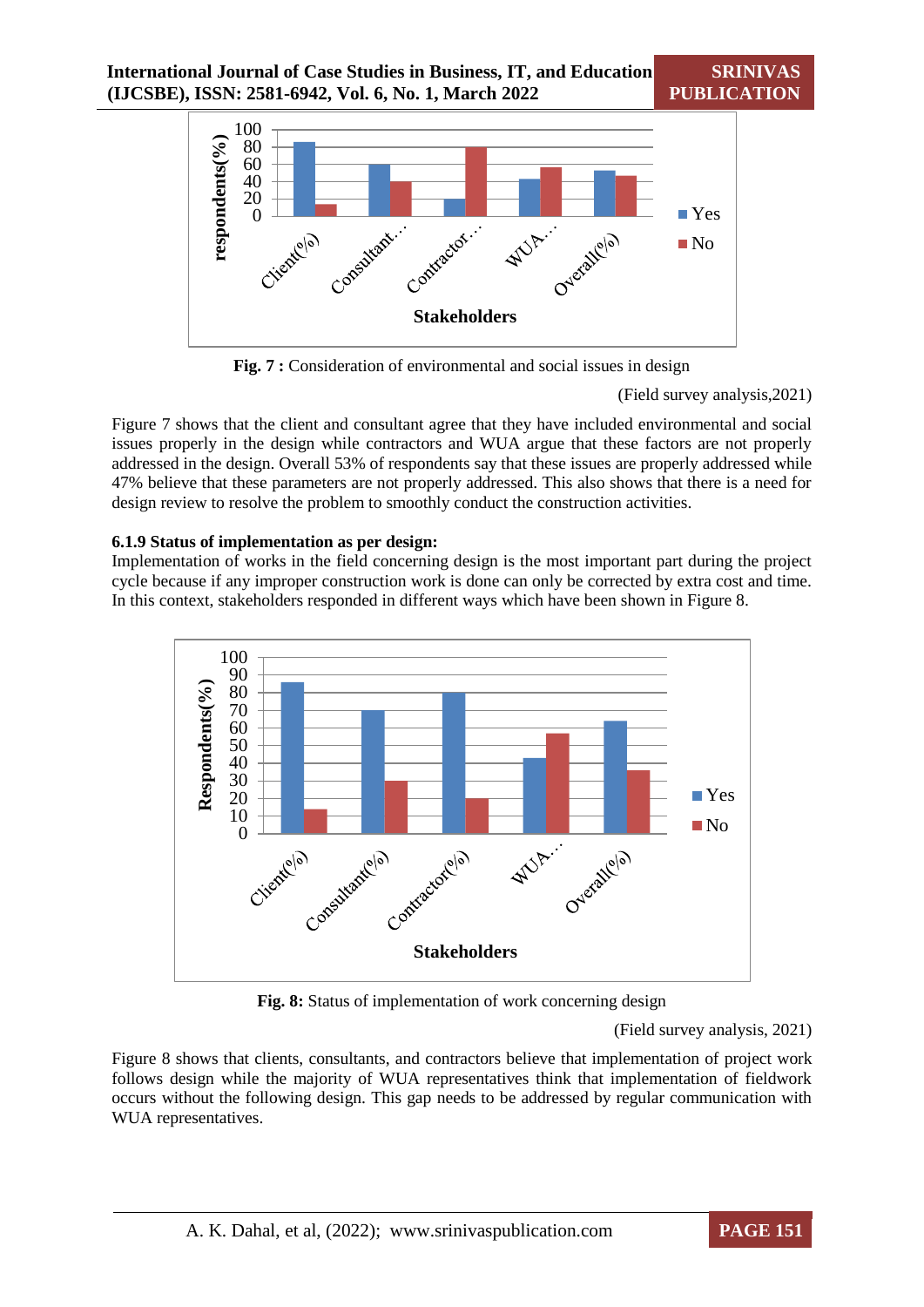# **6.1.20 Information of Design:**

In the participatory approach of planning and design, there is a need of informing each activity's beneficiaries. Design and its review is a critical process of the project cycle so there is a need for information dissemination to WUA so that the system becomes cost-effective and farmer-friendly in nature. Most of the respondents agree that design is informed to WUA which is a very vital part of the participatory approach for the construction of irrigation schemes. This reduces the chance of a communication gap between the implementer and beneficiaries.

Clients, consultants, contractors, and WUA are the key stakeholders throughout the project cycle. If most of the parties are involved during the design review, it supports understanding easily the nature of work and facilitates further implementation stage. If only either client or consultant is involved it takes time to further clarify the matter before implementation. The respondents from various stakeholders were asked whether they were involved in the design review process or not. The involvement from client and consultants were found to be more dominant than other implementer stakeholders.



**Fig. 9:** Involvement of stakeholders in design review

(Field survey analysis, 2021)

Figure 9 shows that most of the clients and consultants were involved in the design review process while most of the contractors and WUA representatives were not involved in the design review process. This is the prevailing practice in the context of Nepal.

# **6.1.21 Consideration of Use of Local Materials in Design:**

Local material utilization not only strengthens sustainability but also makes the design cost-effective. This occurs because the use of local materials facilitates WUA for easy operation and maintenance. These materials are cheap and easily available which supports maintaining the system with minimum time.

Overall 92% of respondents believe that local materials are prioritized during the design while only 8% deny this. Utilization of local material supports design cost-effectively and sustainably. If properly managed this reduces the design review work. As per Yoder (1994) [10], frequent modification of design takes place if local materials are neglected.

# **6.1.22 Status of Design Review in Small Irrigation Projects:**

Design review practice supports for optimum utilization of resources shows that the majority of clients believe that more than 50% of projects undergo design review while the majority of consultants believe that <50% of projects undergo design review. Similarly, the majority of WUA representatives believe that <50% of irrigation projects undergo design review. Overall most of the respondents agree that <50% of small irrigation projects undergo design review. As design review supports the sustainability of the system with optimum utilization of resources there is a need of increasing the design review process for small irrigation projects.

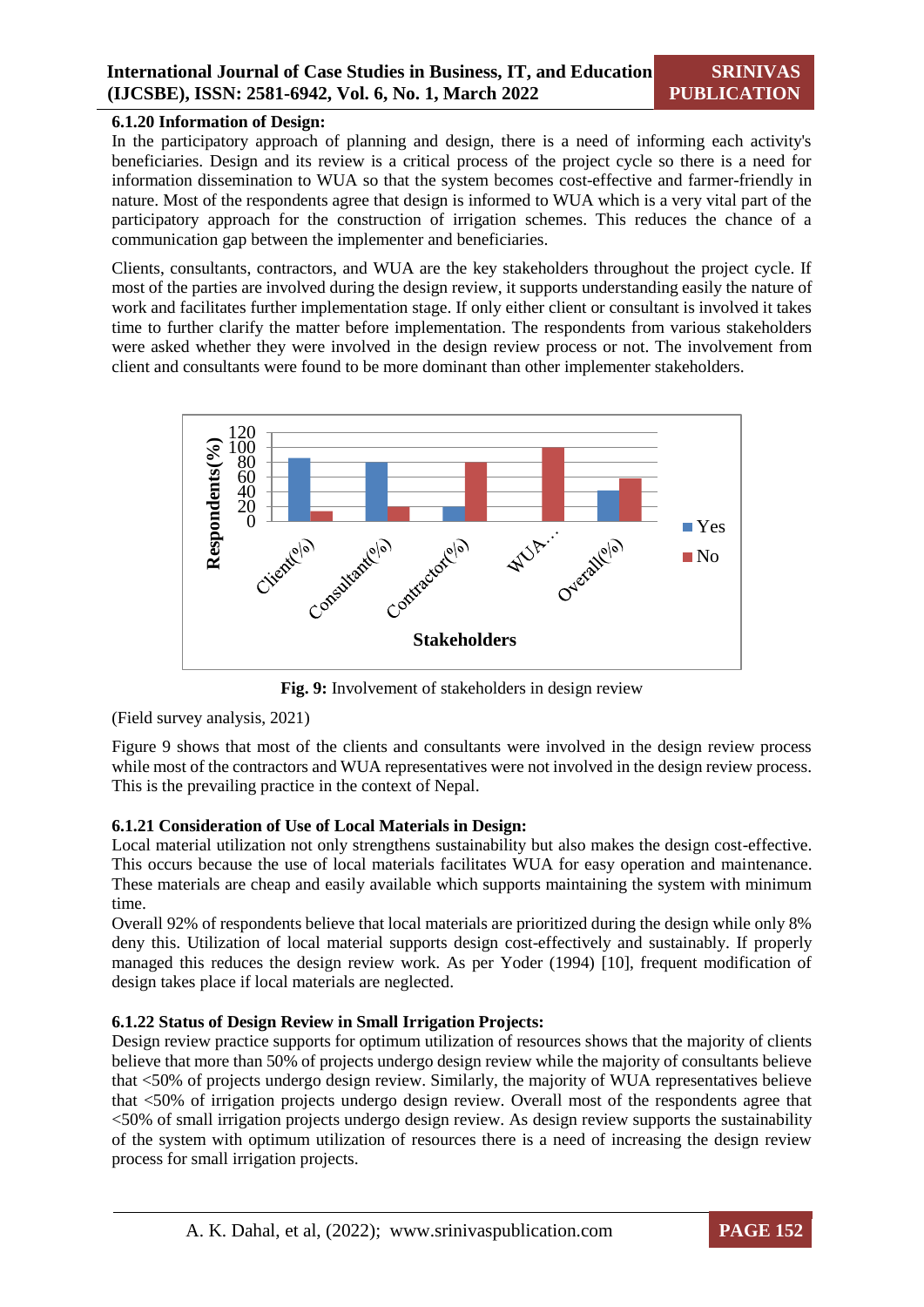# **6.1.23 Time Needed for Design Review of a Small Irrigation Project:**

Time is always an important factor to complete the project because as the time is the extended extra cost is needed for completion along with the delay of project installation and operation. For small irrigation projects, design review for an effective and sustainable system is essential but the time needed for review is also important. The respondents believed that around one to one and a half week is sufficient to review for a small irrigation project located in Dang Valley. The overall 50% of respondents believe that 5-10 days is sufficient for a design review of a small irrigation project. Similarly, only 30% believe that 10-15 days is needed for design review while only 12% say that it needs less than 5 days and 8% say that it takes 15-30 days. None of them believe that it takes more than 30 days. It indicates that the time taken for a small irrigation project for its review does not contribute significantly to the delay in the completion of the project.

# **6.1.24 Nature of Redesign Process in Irrigation Projects:**

The redesign is done in various ways. Sometimes redesign is done to improve quality, to change the type of irrigation schemes (e.g. earthen system to canal system or pipe system), redesign for location change. Location is usually changed when the surveyed location changes because of changes in river morphology, improper selection of location, etc. It was asked for the respondents to find the nature of redesign who were representing clients, consultants, contractors, and WUA and mainly involved in the design process. Overall 54% of respondents say that there is a change in location in the redesign process. Similarly, 33% believe that there is a re-estimate for quantity. Only 8% believe that it is done for quality and 5% believe that it is done for change in type. It indicates that there is a lack of proper survey and change in demand of beneficiaries during implementation.

# **6.2 Design Review Practice:**

#### **6.2.1 Sufficiency of Design Review Practice:**

As the design is a critical step in the project cycle, it needs reiterative activity to optimize for cost and quality. Generally, the consultant is most responsible for the design. If improperly designed significantly affects negatively the project despite competency for the selection to design. Further, the topographical and sediment condition of the river intake site and other locations might have been changed because of the changing condition of rainfall, floods, and sediment flow. For this review of design before implementation is essential to fit with the real site condition just before construction. The respondents argued that the present design review practice is not sufficient to address all the technical, hydrological, socio-economical, and other issues. All the stakeholders think that the current design review practice is not sufficient. Overall, 83% of respondents believe that the current practice of design review is not sufficient while 17% deny this.

# **6.2.2 Current Practice of Design Review:**

Design review can be done by various stakeholders. Clients themselves can review the design after submission by a consultant which is frequent in our context. Consultants also can review the design. Peer review of design can be done by an independent body. Despite its need practice of design review is very preliminary in nature and is done by the client. The client is the major party for design review practice. Overall, 75% say that client is responsible for the design review process while 16% of respondents believe that the consultant is responsible. As per the key informant interview with CDE, it was clear that most of the design review work in CIP Dang Valley was done by the client.

#### **6.2.3 Stage of Design Review Process:**

Design review can be done in various stages of the project cycle. It can be done just after completion of design, after agreement with the concerned implementing body, or during the construction phase. However, as per Jarrett (2000) [17, 18, 19] design review is very useful before the construction phase because it saves extra cost which would have been expensed to correct after construction and also enhances quality. most of the respondents agree that the design review process should be done after the submission of the design by the consultant. Overall, 83% believed that it is appropriate after submission of design while only 17% believe that it should be done during construction. The result indicates that the appropriate stage of design review is just after the submission of the design. As per an interview

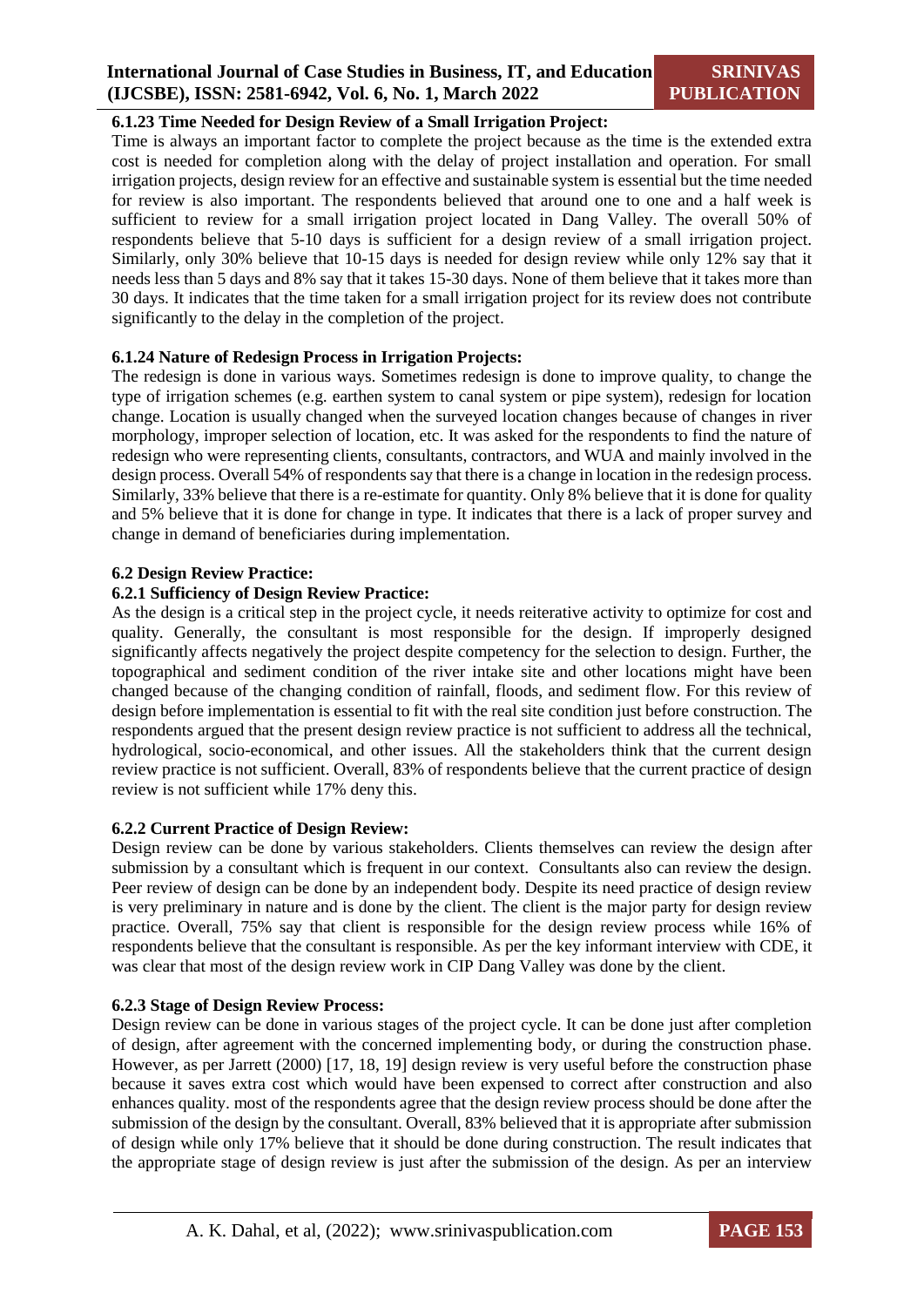with CIP Engineer Laxmi Sainju, 60% ISPs were reviewed just after submission while others were reviewed during the construction phase too.

# **6.2.4 Farmers' Participation in Irrigation Project:**

Farmer's participation in all planning, design, implementation and management stages of the irrigation project cycle is very important because it not only facilitates easy and farmer-friendly construction but also enhances inclusive participation from every facet of society. It facilitates taking ownership from the WUA side and also supports easy operation and maintenance providing full-fledged information in the pre-construction phase, construction phase, and post-construction phase of the project. In the preconstruction phase, farmers' participation supported to extract of actual field condition which facilitated to design and review the design in a proper way. In the construction phase, farmers' participation ensured ownership feeling and construction mechanism with available local materials. In the postconstruction phase, farmers' participation helped to operate and maintain the canal independently knowing the function of each structure. All the stakeholders agreed that farmers' participation in the full cycle of project development helps in each step of project works. Sharma & Shukla (1997) [13] also stressed that a participatory approach to planning and design enhances the performance of public irrigation projects despite various constraints.

# **6.2.5 Role of Design Review in Construction Phase:**

The design review process helps during the construction phase. If proper design review is done then ambiguities in design and drawing are cleared which helps to enhance the progress of construction activities.

The construction phase is the major time to initiate each activity in the field. For this issue design review seems supportive to clients, consultants, contractors, and WUA in the field. 100% of respondents from stakeholders agreed that there is a very positive role of design review to work in the construction phase. This necessitates a proper design review system before implementation in the field to optimize the cost for each stakeholder.

# **6.2.6 Maintaining Schedule in Construction Stage**

The construction phase is effective if its schedule is maintained. If not maintained, the delay creates cost overrun as well as time overrun. It is very hard to maintain the schedule in the context of Nepal because of various factors such as strikes, unavailability of construction material, and weak resource management by concerned stakeholders. The majority of respondents believed that the construction schedule has not been maintained.



**Fig. 10:** Status of maintaining the construction schedule (Field survey analysis, 2021)

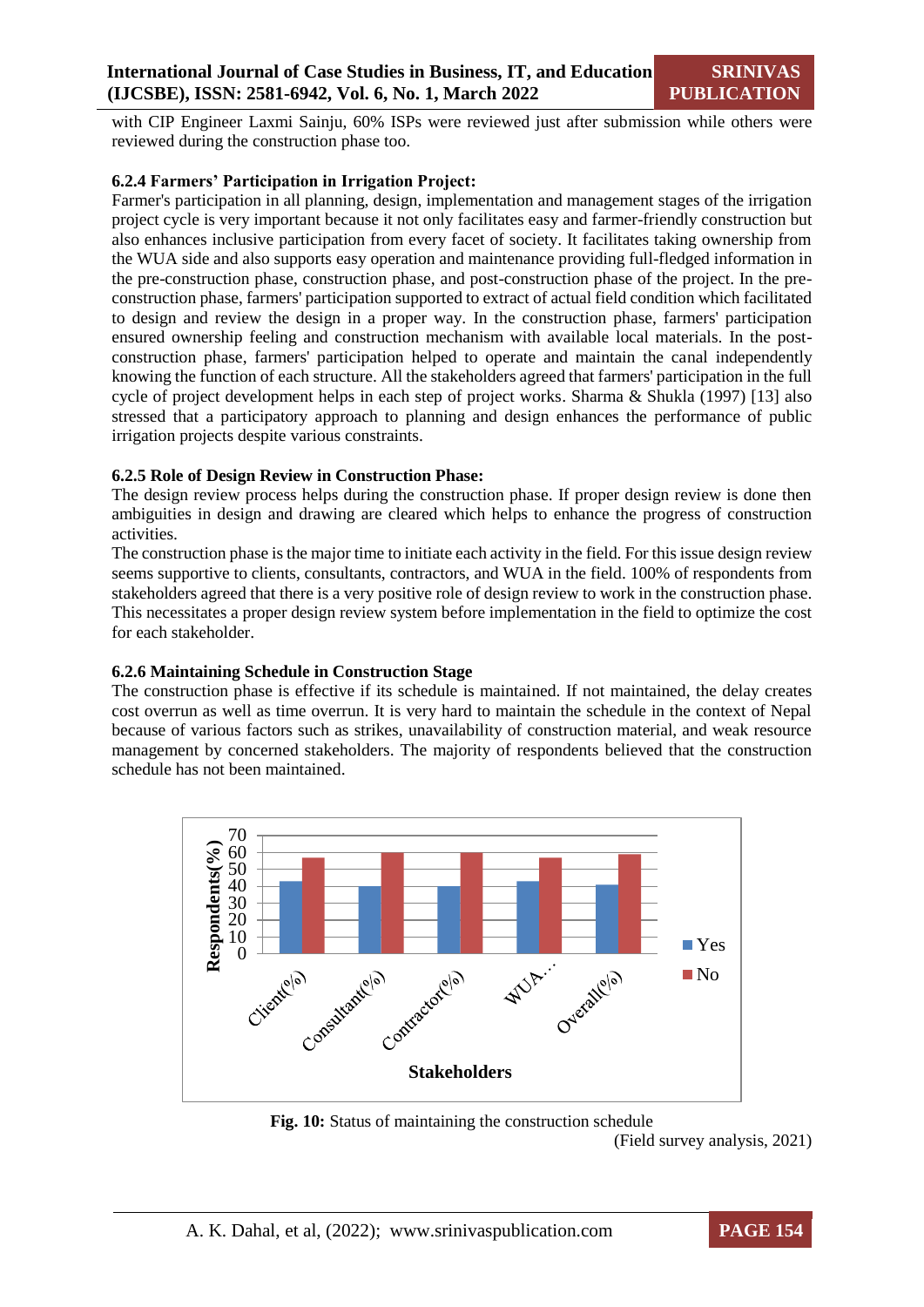Figure 10 shows that the majority of all the stakeholders agree that there is a delay in construction. Overall 59% believe that there is a delay in construction work while only 41% believe that their construction schedule has been maintained.

# **6.2.7 Causes of Delay in Construction Stage:**

Delay is an undesired condition in the project cycle however it is frequently faced in our context. The reason for the delay is either by concerned stakeholders or unavailability of materials in the market or ambitious schedule. Delay by contractor seems dominant in the context of Nepal and matches to irrigation project too. The major cause of delay in construction is the contractor and WUA. Overall 61% of respondents believe that contractors and WUA cause a delay while 31% believe that unavailability of construction materials is the main cause for delay in construction.

During the design process availability of construction materials should be considered for planning and estimation of quantity. Otherwise, this issue needs to be addressed by the process of design review. Mishra and Aithal, 2021 [3] referred from Change Orders in Construction Projects in Saudi Arabia that the causes of delay by contractors are change of plan by owners, the substitution of materials, errors, and omissions in design, and owners' financial problems.

# **6.2.8 Consideration of Operation and Maintenance in Design of Schemes:**

Operation and maintenance start after completion of the construction phase of the project. It is very important in FMIS because it has to be done by local resources with local manpower. If these parameters are included during the design phase that creates an easy and farmer-friendly operation and maintenance system. Most of the stakeholders agreed that the operation and maintenance issues need to be considered during the design phase. Most of the respondents claim that operation and maintenance are considered during the design of small irrigation schemes. Overall, 80% agree on the fact while 20% deny this. This indicates that a farmer-managed irrigation system is sustainable because of consideration of operation and maintenance during the design stage. Yoder (1994) [10] stated that it is important to know who will manage the operation and maintenance in selecting among alternative designs. In Nepal, the Modernization of Farmer Managed Irrigation should be made considering Factors Affecting Efficient Construction Project Design Development through further studies [20, 21, and 22].

# **7. CONCLUSION :**

The participatory approach has been adopted right from the selection to surveying as well as designing the irrigation schemes. With the provision of a ceiling in cost for implementation, the designing agency could not address fully the required design aspects. Limitations in duration for selection to design irrigation schemes affect the satisfaction of beneficiaries. Priorities for use of local materials have been given to make cost-effectiveness and sustainability of the system along with ease for future maintenance. Redesign as per location and estimate of quantity is the most common issue to be followed in the design despite the repetitions in the type of system. Thus, project duration requirement of systems depends upon the location and type of structure required in the proposed system. The major causes of design review are technical issues followed by a change in local parameters. Apart from technical issues, social factors also contribute to design parameters, which need to be well-coordinated with beneficiaries.

From a combined questionnaire survey and case study it has been found that frequently changed components in the inner *Terai* region are headworks and canal lining works which need to focus during the design review. Stakeholders believe that design change may extend time and cost but hypothesis testing based on secondary data shows that design review can be done without time and cost extension. This occurs due to resource optimization at the proper time which is the core of value engineering. The design review process supports for sustainability and efficiency of schemes and is appropriate just after submission of the design report to clients. Generally, it seems hard to maintain a construction schedule and this delay occurs mainly due to a lack of coordination of construction activities between contractor and WUA. The design review process supports establishing positive relationships among stakeholders. Effective design and review process could contribute to change in cropping pattern while increasing cropping intensity as well as crop yield.

Design review has been necessitated due to the limited duration available for survey, design, and estimation. In addition, a review of farmers' requirements to make the subprojects economically as well

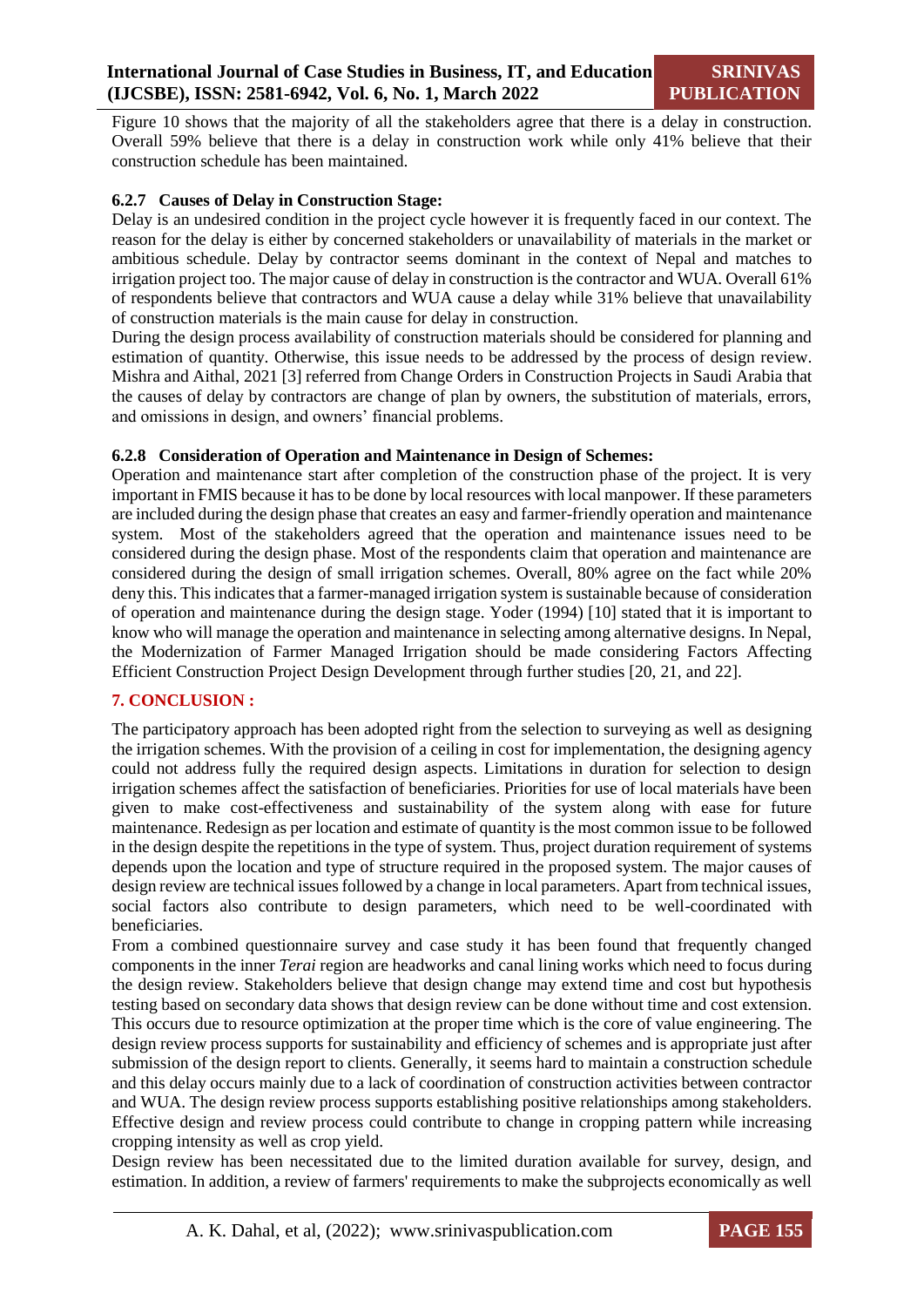as socially beneficial there is needed to review the design. The current practice of design review by the client was found to be in the preliminary stage in small irrigation schemes. An effective system of design review by the client is needed for cost-effective and sustainable design.

# **8. RECOMMENDATION :**

The study should be continued for digging the significant factors affecting and effects of design review of selected irrigation projects.

# **9. LIMITATIONS OF STUDY :**

(i) The study has not been focused to analyze the causes of design change of small-scale irrigation projects.

(ii) It has not been focused to study the effects of design review and its necessity.

(iii) The study focused on small-scale surface irrigation projects conducted DoLIDAR/ CIP Unit in Dang valley only for the study.

# **REFERENCES :**

- [1] NPC, (2015). Fourteenth sectoral Policy. Kathmandu: National Planning Commission. Available at [www.npc.gov.np](http://www.npc.gov.np/)
- [2] DoI, 2006. Guidelines for Irrigation Systems in Hills and Valleys. Jawalakhel: Department of Irrigation Government of Nepal Ministry of Irrigation. Available at [www.doi.gov.np](http://www.doi.gov.np/)
- [3] Mishra, A. K., & Aithal, P. S. (2022). Causes and Effects of Design Change of Construction Projects. *International Journal of Applied Engineering and Management Letters (IJAEML), 6*(1), 87-99. DOI: https://doi.org/10.5281/zenodo.6085346. [Google Scholar](https://srinivaspublication.com/journal/index.php/ijaeml/article/view/1198) ×
- [4] Wisney, C. J. & Walter, M. F., (1985). Small Scale Irrigation: Design Issues in Government Assisted Systems. Department of Agricultural Engineering.
- [5] Singh, D.B., Pande, P.R. & Pandey, D., 2015. Farmer Managed Irrigation Systems of Nepal: Key Elements for Their Sustainable O&M. Small Scale Irrigation Systems: Challenges to Sustainable Livelihood, pp.47-62.
- [6] DoI, (2014). Design Review Report: Badkapath Irrigation Project. Jawalakhel: Department of Irrigation.
- [7] ADB, (2013). Project Administration Manual. Manila: Asian Development Bank. Available at <https://www.adb.org/sites/default/files/project-document/175445/46535-001-pam.pdf>
- [8] DoLIDAR, (2013). Feasibility Assessment Report for Hanumaanpur Mulkulo Irrigation Sub Project. Harihar Bhawan: Department of Local Infrastructure Development and Agricultural Road. Available at [https://doli.gov.np](https://doli.gov.np/)
- [9] Jacob, S. B. (1995). Hill Irrigation Engineering with Special Emphasis on Planning, Design and Implementation of Farmer Hill Systems. New Delhi: IOE/Ford Foundation. <https://lib.icimod.org/record/4202> Retrieved on 20/01/2022.
- [10] Yoder, R. (1994). Suggestions for the Design Process. Colombo: International Irrigation Management Institute. [https://publications.iwmi.org/pdf/H015392\\_Chapter\\_1.pdf](https://publications.iwmi.org/pdf/H015392_Chapter_1.pdf)
- [11] PDSP, (1990). M.1 General System Planning. Kathmandu: Sir M MacDonald and Partners Ltd.in association with MacDonald Agricultural Services P. Ltd and East Consult P. Ltd. Department of Irrigation. [https://www.wecs.gov.np/storage/listies/January2021/river-training-manual-final-](https://www.wecs.gov.np/storage/listies/January2021/river-training-manual-final--wecs-2020-06-15-(f)-(1).pdf) [wecs-2020-06-15-\(f\)-\(1\).pdf](https://www.wecs.gov.np/storage/listies/January2021/river-training-manual-final--wecs-2020-06-15-(f)-(1).pdf)
- [12] ADB, (2008). Final Report: Earthquake and Tsunami Emergency Support Project. Manila: Asian Development Bank. [https://www.adb.org/projects/documents/earthquake-and-tsunami](https://www.adb.org/projects/documents/earthquake-and-tsunami-emergency-support-project)[emergency-support-project](https://www.adb.org/projects/documents/earthquake-and-tsunami-emergency-support-project)
- [13] Sharma, K. R. & Shukla, A., (1997). Participatory Irrigation Management in Nepal: A Monograph